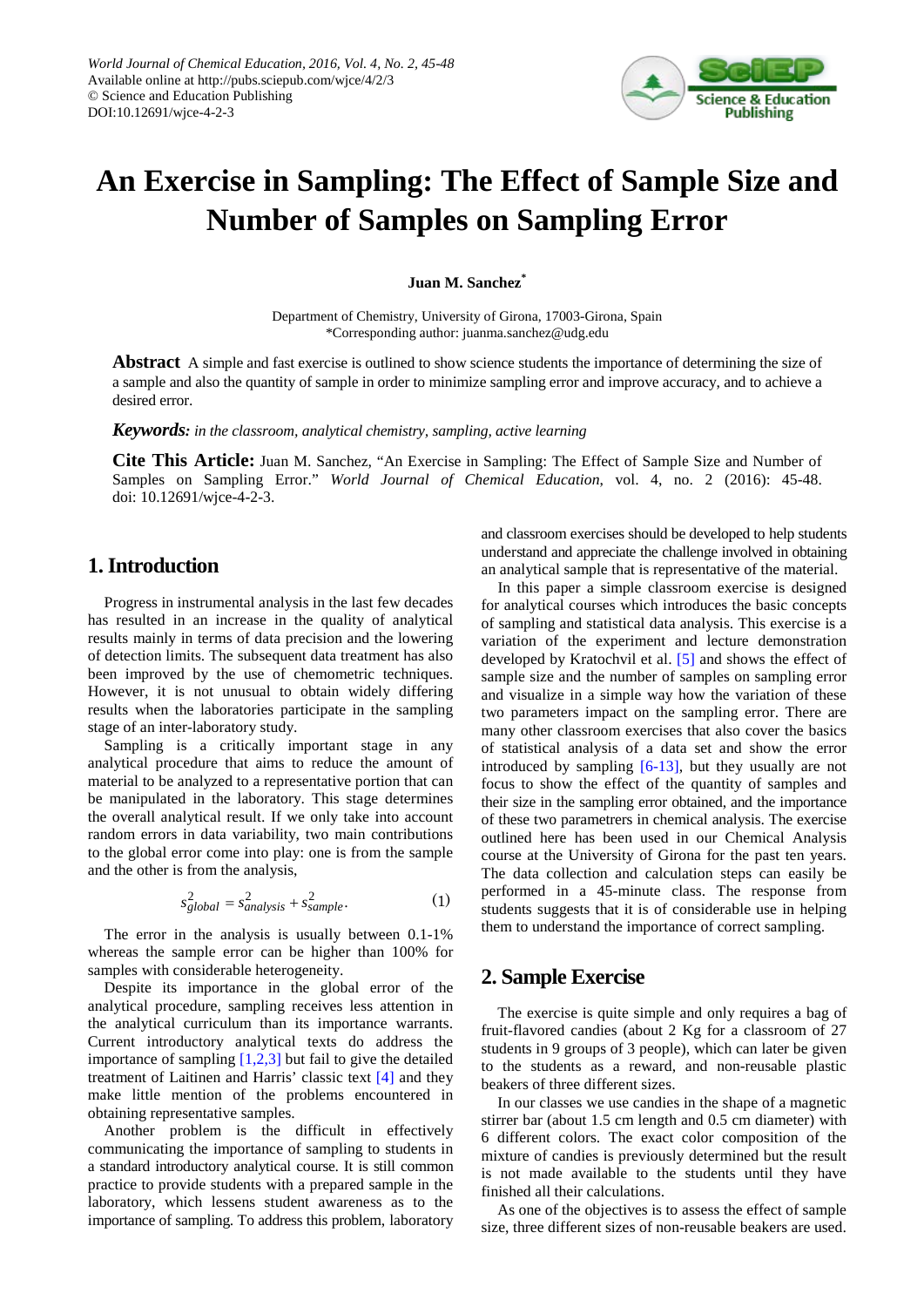The smaller beaker has a capacity for around 20 candies, the medium beaker for around 40, and the largest beaker allows around 60 pieces of candy.

Each group of students receives one beaker of each size and scoops up three samples from the candy bag by filling all of their beakers to the top. The number of candies per color, the total number, and the percentages is calculated for each sample. Q-testing is performed to analyze apparent outliers. An example of class results for this exercise is shown i[n Table 1.](#page-1-0)

**Table 1. Example of class results with color percentages for each sample size. Real composition of the sample: white 48,0 %, yellow 12,2 %, blue 18,9 %, red 4,1%, green 9,0 %, and orange 7,8 %. Sample sizes were as noted i[n Figure 1](#page-1-1)**

<span id="page-1-0"></span>

| Sample | Color  | Group        |                |                |                |      |      |        |      |      | Mean |      |
|--------|--------|--------------|----------------|----------------|----------------|------|------|--------|------|------|------|------|
| size   |        | $\mathbf{1}$ | $\overline{2}$ | $\overline{3}$ | $\overline{4}$ | 5    | 6    | $\tau$ | 8    | 9    |      |      |
| Small  | White  | 72,7         | 45,5           | 71,4           | 26,3           | 35,0 | 45,0 | 56.3   | 50,0 | 27,8 | 47,8 | 16,9 |
|        | Yellow | 0,0          | 13.6           | 0,0            | 21,1           | 21,1 | 5,0  | 6,3    | 18,2 | 16,7 | 10,6 | 8,0  |
|        | Blue   | 13,6         | 27,3           | 14,3           | 21,1           | 21,1 | 30,0 | 18,8   | 18,2 | 22,2 | 21,2 | 5,6  |
|        | Red    | 4,5          | 9,1            | 7,1            | 5,3            | 5,0  | 5,0  | 6,3    | 4,5  | 11,1 | 6,4  | 2,3  |
|        | Green  | 4,5          | 4,5            | 7,1            | 10,5           | 5,0  | 5,0  | 12,5   | 9,1  | 5,6  | 7,1  | 2,9  |
|        | Orange | 4,5          | 0,0            | 0,0            | 15,8           | 15,0 | 10,0 | 0,0    | 0,0  | 16,7 | 6,9  | 7,5  |
|        |        |              |                |                |                |      |      |        |      |      |      |      |
| Medium | White  | 47,6         | 53,8           | 60,9           | 41,0           | 38,6 | 38,3 | 52,3   | 50,0 | 68,9 | 50,2 | 10,3 |
|        | Yellow | 9,5          | 12,8           | 15,2           | 15,4           | 11,4 | 10.6 | 13,6   | 18,2 | 13,3 | 13,3 | 2,7  |
|        | Blue   | 16,7         | 12,8           | 15,2           | 12,8           | 22,7 | 29,8 | 18,2   | 9,1  | 11,1 | 16,5 | 6,4  |
|        | Red    | 4,8          | 0,0            | 2,2            | 7,7            | 4,5  | 4,3  | 2,3    | 4,5  | 2,2  | 3,6  | 2,2  |
|        | Green  | 11,9         | 7,7            | 4,3            | 12,8           | 13,6 | 8,5  | 9,1    | 4,5  | 2,2  | 8,3  | 4,0  |
|        | Orange | 9,5          | 12,8           | 2,2            | 10,3           | 9,1  | 8,5  | 4,5    | 13,6 | 2,2  | 8,1  | 4,2  |
|        |        |              |                |                |                |      |      |        |      |      |      |      |
| Large  | White  | 55,2         | 43,1           | 47,2           | 38,5           | 40,0 | 52,6 | 41,5   | 48,4 | 56,5 | 47,0 | 6,7  |
|        | Yellow | 19,0         | 8,6            | 18,9           | 10.8           | 16,4 | 12,3 | 9,4    | 8,1  | 6,5  | 12,2 | 4,7  |
|        | Blue   | 13.8         | 20,7           | 13,2           | 29,2           | 21,8 | 17,5 | 22,6   | 16,1 | 14,5 | 18,8 | 5,2  |
|        | Red    | 1,7          | 5,2            | 0,0            | 4,6            | 1,8  | 3,5  | 7,5    | 4,8  | 3,2  | 3,6  | 2,2  |
|        | Green  | 8,6          | 12,1           | 9,4            | 9,2            | 9,1  | 8,8  | 5,7    | 11,3 | 11,3 | 9,5  | 1,9  |
|        | Orange | 1,7          | 10,3           | 11,3           | 7,7            | 10,9 | 5,3  | 13,2   | 11,3 | 8,1  | 8,9  | 3,6  |

<span id="page-1-1"></span>

**Figure 1.** Box-plot comparison to evaluate the data distribution for small (a), medium (b) and large (c) sample sizes. Results obtained from a class of 9 groups; sizes of the samples were 19±3 (small), 43±3 (medium), and 58±4 (large) candies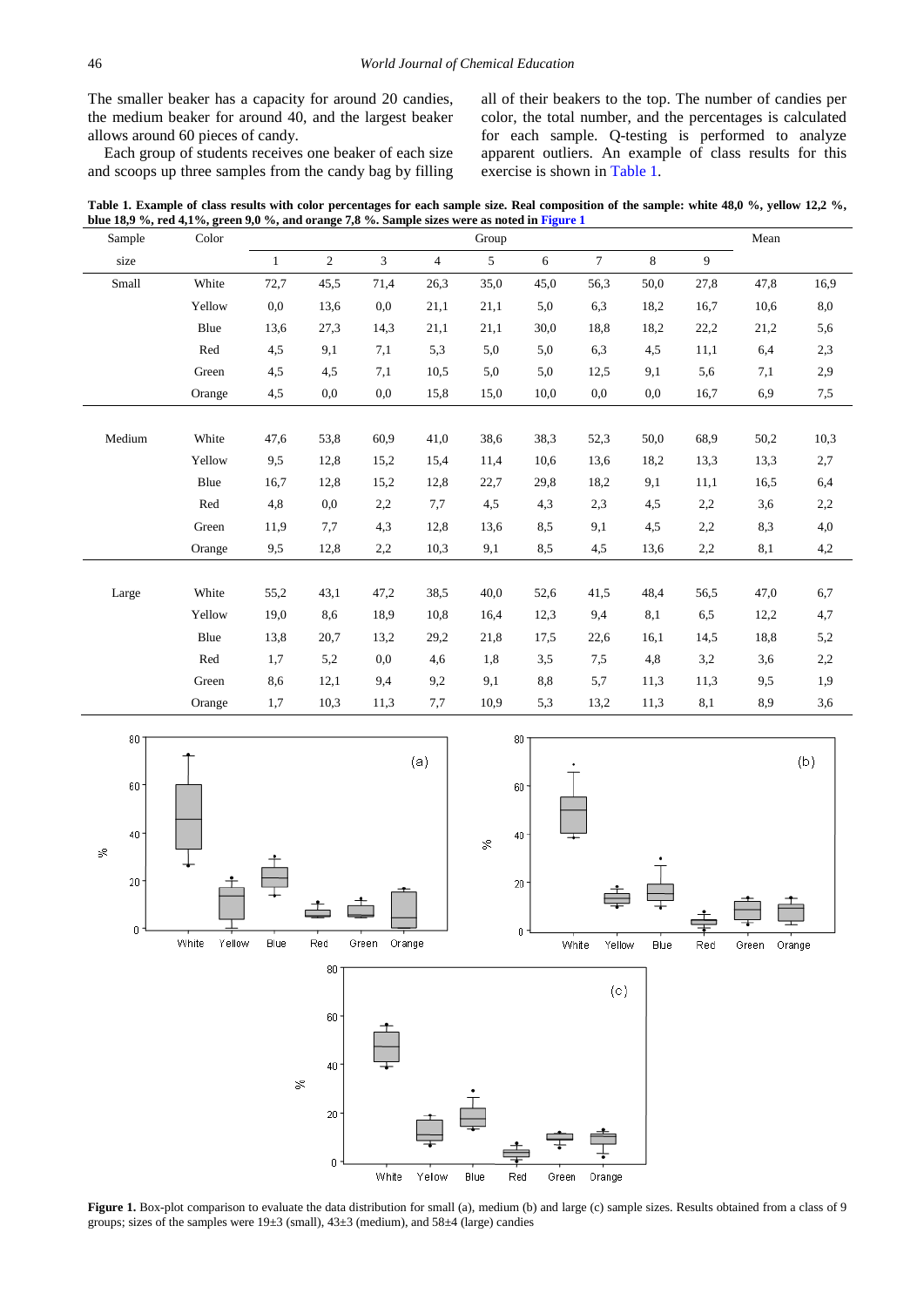## **3. Evaluation of the Data**

### **3.1. Sample Size**

First of all, each group of students is asked to use their own data to assess whether there is an effect of the sample size on the results obtained. The first impression students obtain from their results is that each size of beaker gives different percentages for each color [\(Table 1\)](#page-1-0). This allows them to realize that sample size has a significant effect on the error of the data calculated.

Some of the years that I have used this exercise students were taught sampling theory beforehand and this helped them to conclude that the results for the higher sample size must give a greater level of precision. Other years, students were asked to do the exercise before learning the theory and I have observed that they randomly selected one or other of the sizes after comparing their results with neighbor groups. These results ascertain the importance of having a good theoretical background in making correct decisions about the interpretation of laboratory data.

In a second step, students are asked to report their results using a spreadsheet, which is provided to all students. From this data they have to calculate the average percentage, standard deviation and relative standard deviation (RSD) for all samples taken with the same beaker size from the different groups [\(Table 1\)](#page-1-0). Using standard deviation to test for significant differences, students easily see that as the sample size increases, the standard deviation in the data decreases (i.e. better precision). A box-plot graph of the data obtained for a whole class [\(Figure 1\)](#page-1-1) helps to illustrate this.

#### **3.2. Number of Samples**

The results of the whole class are also used to assess the effect of the number of samples on the accuracy of results. The real color composition in the bag is delivered to the students. They are asked to determine the accuracy of their group data by calculating the error in their predictions as a percentage for the three sample sizes:

<span id="page-2-1"></span>

**Figure 2.** Evolution of the percentage of error in the measurement of the color composition in large sample size as the number of samples used in the measurement increases

Once this has been done, they compare the results with the errors obtained when the average of the mean results of each group are calculated [\(Table 1,](#page-1-0) 9 samples for each size). The results obtained show that the errors are always smaller when the mean of all samples are included than just one single sample. Furthermore, as can be seen in [Figure 2,](#page-2-1) we observe that the error becomes smaller as a larger number of samples is introduced into the calculations. Error calculation in [Figure 2](#page-2-1) was determined by taking the average of n randomly selected groups from the total group.

## **4. Conclusions**

The use of a simple class exercise using a mixture of candies of the same shape and size, but each with a different color and composition, is an effective way to show science students the significant effect that two basic aspects of sampling -sample size and the number of replicates analyzed- have on the accuracy and precision achieved in laboratory measurements.

First, a comparison of the results obtained using three different sample sizes (with only one replicate for each one) shows students how very different results are often obtained from the same sample. This preliminary evaluation does not require any calculation other than the determination of percentages of each color in the mixture. It is, however, a very simple way of showing students that a correct choice of the sample size is a determining factor in achieving good results.

Second, the effect of the number of replicates can be simply evaluated by choosing a random combination of the results obtained from different groups. In this situation a simple calculation based on equation 2 is required to assess the percentage of error obtained for different numbers of replicates. A significant reduction in the error in the measurement is always obtained when each group compare their single results with any combination of more than one replicate, demonstrating the need to use replicates to improve the accuracy of the results and reduce the error of the measurements. When different numbers of replicates are evaluated, a decrease in the measurement error is obtained. It also helps to show students that the increase in the number of replicates reduces the error but that this decrease is not linear and the improvement in the error is reduced as the number of replicates increases.

The exercise developed here represents a simple and easy way of showing students the importance of correct sampling in any analytical procedure. This exercise gives better results in teaching students the effect of sample size and number on the error of a measurement than any theoretical explanation. I believe that this kind of simple exercise has educational value as they introduce students to complicated mathematical and statistical concepts through the use of simple calculations.

## **References**

- <span id="page-2-0"></span>[1] Harris, D.C., *Quantitative Chemical Analysis*, W.H. Freeman and Co., New York, 2007.
- [2] Skoog, D.A., West, D.M., Holler, F.J., Crouch, S.R., *Fundamentals of Analytical Chemistry*, 8th ed., Brooks/Cole, Belmont, CA, 2014.